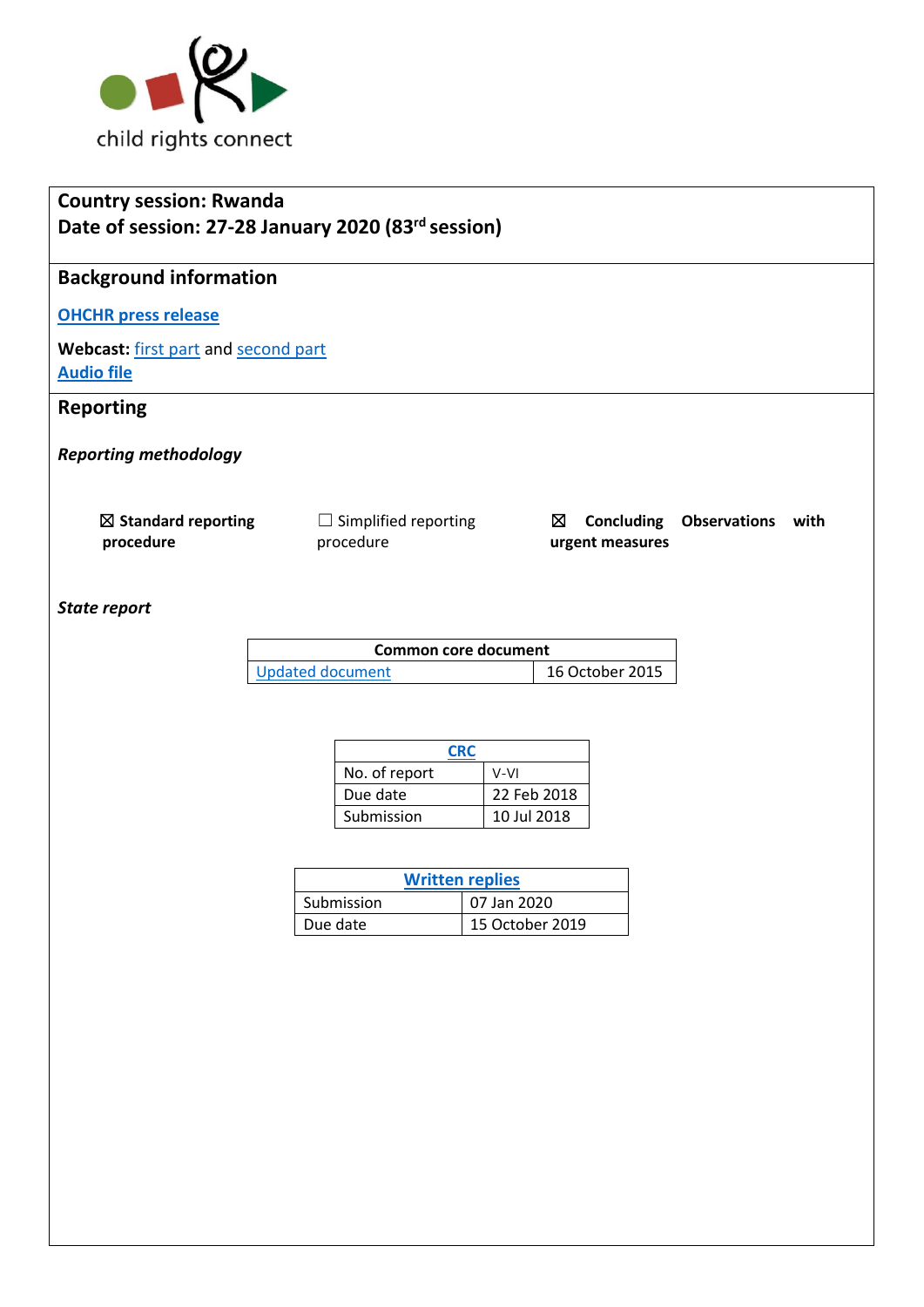

## *Public reports from children's rights defenders*

|             | <b>Alternative reports and additional information</b>                                                                                                                                                               |
|-------------|---------------------------------------------------------------------------------------------------------------------------------------------------------------------------------------------------------------------|
| <b>NGOs</b> | Center for Reproductive Rights and Health Development Initiative<br>Children's Voice Today<br>٠<br>Global Initiative to End All Corporal Punishment of Children<br>Coalition Umwana Ku Isonga<br>Human Rights Watch |

## **State delegation**

The [delegation](https://tbinternet.ohchr.org/_layouts/15/treatybodyexternal/Download.aspx?symbolno=INT%2fCRC%2fLOP%2fRWA%2f41270&Lang=en) from Rwanda was a small delegation composed by the Minister for Gender and Family Promotion as Head of delegation; the Ambassador and Permanent Representative of Rwanda to the United Nations Office at Geneva, the Executive Secretary of the National Commission for Children, the Head of International Justice and Judicial Cooperation Department at the Ministry of Justice and the First Counsellor at the Permanent Mission of Rwanda.

### **Committee's Task Force members**

| Name & Last Name             | Country         |
|------------------------------|-----------------|
| Mikiko Otani (Coordinator)   | Japan           |
| Suzanne Aho Assouma          | Togo            |
| Cephas Lumina                | Zambia          |
| <b>Faith Marshall-Harris</b> | <b>Barbados</b> |

### **Dialogue description**

#### i. Character of the dialogue

The dialogue held with the delegation was constructive and interactive. The atmosphere was positive.

#### ii. General assessment made by the Committee

The Committee welcomed the State of Rwanda for the adoption of several laws and for the strengthening of the legal framework for the protection of the right of the child. The Committee experts commended the various legislative, institutional and policy measures to implement the CRC Convention and appreciate the updated common core document that gives an idea of the context in the country. The Committee raised some problems regarding the coordination within the commission of children rights and was concerned by the insufficient presence of child protection workers in all districts. Concerning the budget, the experts noted the number of mechanisms to evaluate the efficiency of the allocation of resources but asked for more child participation in the discussions around budget allocations. In its concluding remarks, the Committee recognized that Rwanda had made important improvements in the promotion and protection of children's rights but stressed that a number of issues still require further attention.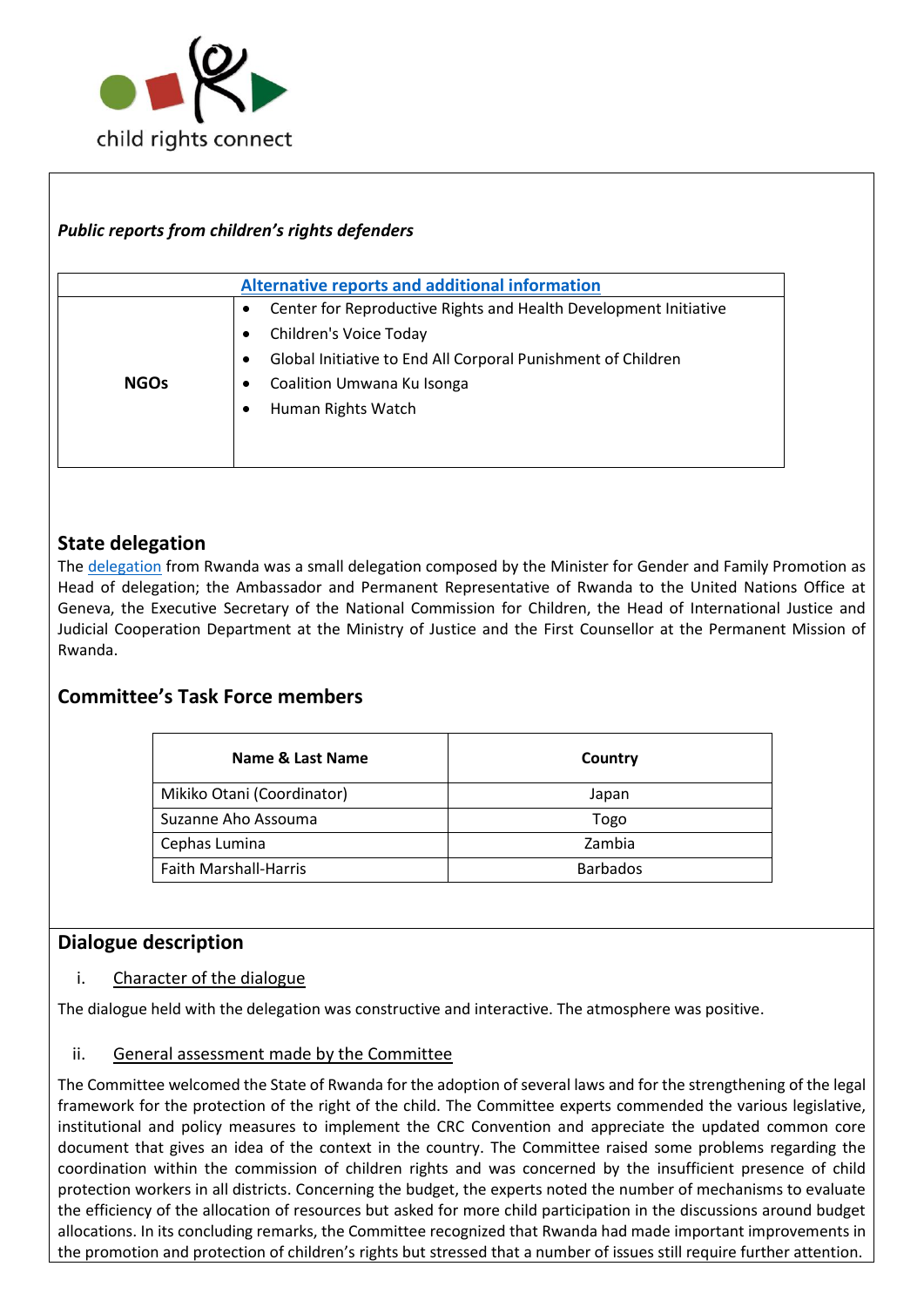

#### iii. Main issues discussed:

- **Street Children:** The Committee was concerned about the situation of street children in Rwanda, stressing that the measures taken to ensure adequate support and protection were insufficient. The Committee was worried about the information received on the practice of rounding up street children and holding them arbitrarily in transit centres for weeks or months, where they often are victims of violence from the guards and their living conditions are precarious. The State delegation contested these allegations of arbitrary detention and explained that these measures are not putted in place to "clear up the streets" but to support and rehabilitate children without parental care living in the streets, where they are at high risk of abuse and violence. Whether possible, the government aims to reunite them with their families. The role of the transit centres is to identify the children and do an assessment of their needs and personal situations in order to evaluate the possibilities to reunite them with their families. The delegation explained that children's stay in transit centres is temporary - maximum 72 hours - and after they are transferred to rehabilitation centres for further and specific supports. The State party affirmed that the transit centres cannot be closed unless the phenomenon of street children is solved. The Rwanda Rehabilitation Service and other private rehabilitation centres had so far reunited more than 5,000 children with their families. The delegates underlined that the government is very invested in the wellbeing of these children and do a lot of efforts to ensure they can enjoy all their rights and to reduce the number of children living in the streets. the Committee experts encouraged the delegation to examine whether this procedure was in conflict with the Constitution or the Convention of the right of the child. The delegation reiterated the transit centres are temporary place and rather leaving the children in the streets will conflict with the convention of child rights. Finally, the delegates welcomed any constructive comments to help improve the efforts to support the children at high risk of abuse.
- **Birth Registration:** The Committee welcomed the efforts made by the government to increase birth registration rates but noted that still a lot of children in Rwanda don't have a birth certificate, notably children living in rural areas, refugee and migrant children. Therefore, the Committee experts asked for statistics on birth registration as well as for information on the plan to enhance birth registration and tackle this issue. The delegation responded that the government addressed the issue by revising the law in order to encourage birth registration, but statistics are not available yet. Everyone has the right to be freely registered at the hospital and the presence of health facilities is ensured in every district. At each health facility there is a registration officer, and all the information are digitalized, birth registration is free, but a fee is requested for the issuing of a birth certificate. For those who are not registered at birth, there is the possibility of late birth registration and a lot of awareness campaigns are being conducted to sensitize those in rural areas on the importance of it. The delegation also underlined that since Rwanda is a very small country and the administrative system is decentralized, it was easier to attend every district. The delegation concluded by stating that in Rwanda, 91 per cent of children were born in health facilities, so the law of December 2019 on e-birth registration ensures that almost all children leave the health facilities with a birth certificate.
- **Violence against children:** The Committee inquired about violence against children and asked for information on the status and resources allocated to the National Action Plan, mechanisms for children to report violence as well as on the prohibition of corporal punishment in all settings. The Committee experts were particularly concerned about the high number of cases of sexual violence against girls and the lack of reporting for fear of reprisals. They also noted a high rate of sexual violence in schools and asked about action taken to eliminate the practice and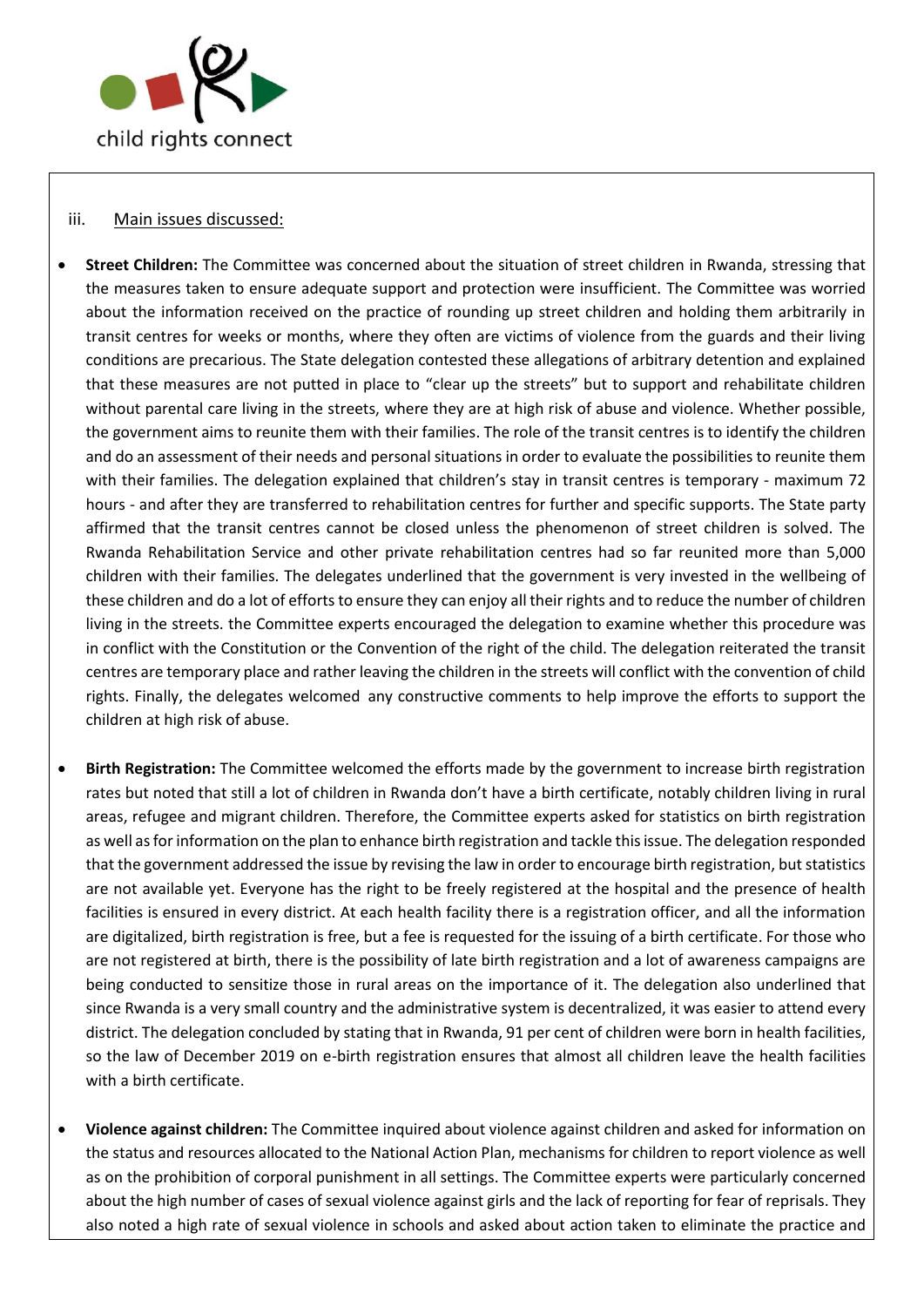

support the victims. The delegation informed that for the victims of sexual violence, including children, the government provided one-stop centres. Those are present in 44 district hospitals across the country and offer a holistic range of services, encompassing psychological help and support, medical and legal help, shelter and others. Regarding the reporting of abuse, the delegation informed that there is people in the community and local authorities that are mobilized to identify children victims of violence. They bring them to the available centres where professionals can take care of the children. Moreover, regarding the recurrence of sexual violence at school, the delegates informed that all the perpetrators were prosecuted and received aggravated sentences. The Ministry of Education was committed to addressing the issue and demanded each teacher to sign a code of conduct.

- **Education:** The Committee regretted the disparities in access to quality education between rural and urban areas, noting that 35% of the Rwandan population was made by children and over 80% of them were living in rural areas. The Committee experts were concerned by the fact that many schools in rural areas do not have access to electricity or drinking water, and by the high dropout rate, being of 25% for the secondary school level, due to the cost for books and uniforms or child labour for boys and early pregnancies for girls. The Committee experts asked about the measures to rectify the inequality and asked about the possibility to adopt a policy to make comprehensive sexuality and reproductive health education compulsory at schools. The delegation informed that in public schools, services provided were equal for both areas, but the difficult living conditions in rural areas were creating some differences. The delegation affirmed that to address the issue, the government plan was to provide by 2024, access to water and electricity for all schools in the country. Moreover, a policy to ensure the same quality of education in rural and urban schools had been adopted. The delegates stated that to reduce children's labour, the Government had introduced several initiatives to enable and encourage rural children to go to school, such as school feeding programmes. Schools were discouraged from asking parents for contributions to pay for the cost of education. To reduce girls' dropout, programmes were in place to prevent early pregnancy and to encourage young girls to return to school after childbirth. The State party highlighted that for the phenomenon of drop out from school there is zero tolerance and efforts are being made to raise awareness also among parents to make them understand the importance of children education.
- **Family environment and alternative care:** The Committee welcomed the decriminalization of child abandonment but stressed that there seems to be an exception were abandonment of the child is still criminalized and asked for clarifications on that. The Committee experts also commended the national childcare reform and the strong commitment to placing children in family care but inquired on the existence of children orphanages. The delegation clarified that child abandonment has been decriminalized by the criminal court but in some cases, such as child abandonment in a hidden place, the parents were persecuted. Concerning the existence of the orphanages, the delegation answered that they had been closed and more than 3,000 children had been put in a family environment. They also informed that the government was continuing to pursue the policy of ensuring that all children in alternative care grew up in a family environment.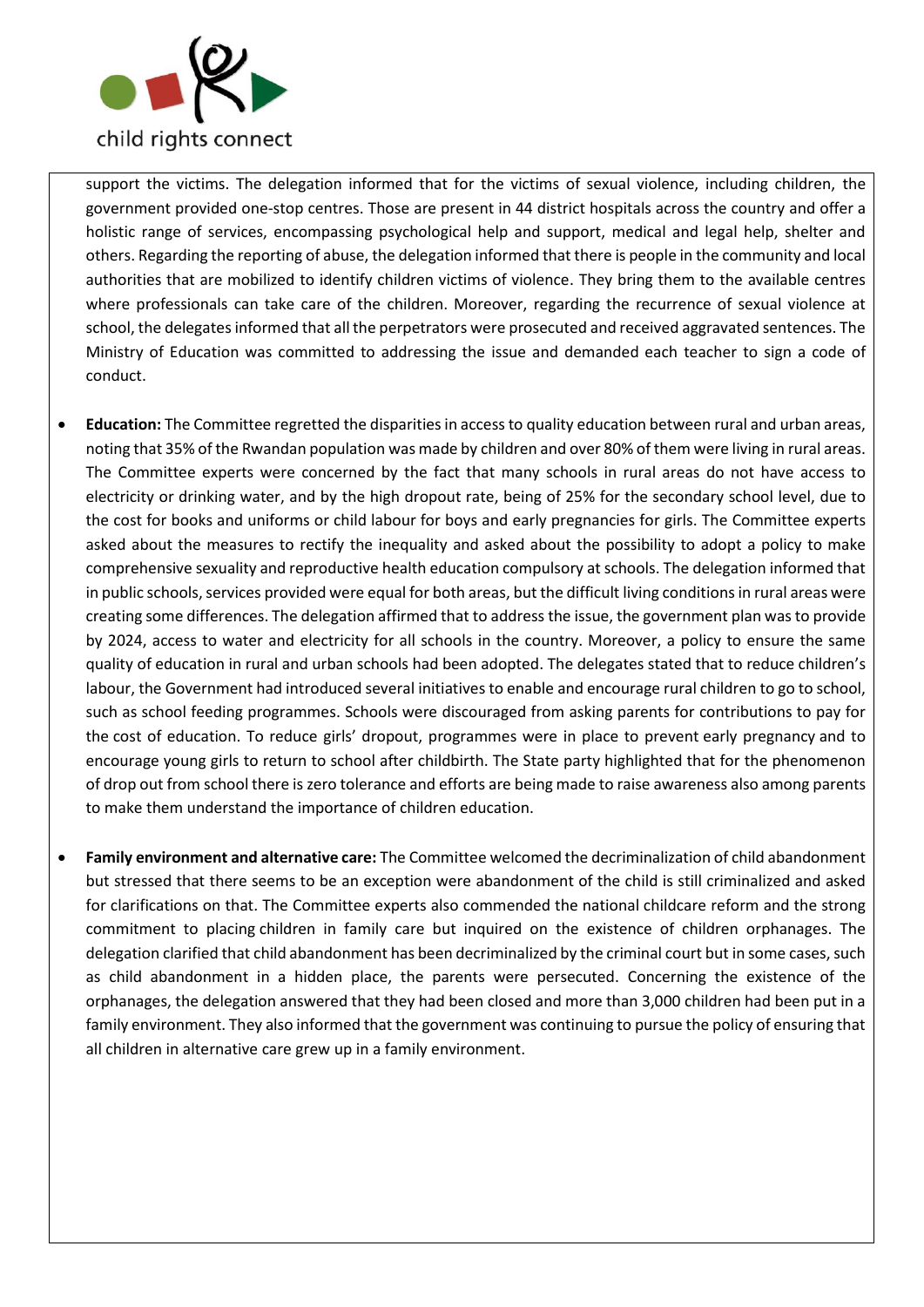

## **Recommendations of the Committee**

In its [Concluding Observations,](https://tbinternet.ohchr.org/_layouts/15/treatybodyexternal/Download.aspx?symbolno=CRC%2fC%2fRWA%2fCO%2f5-6&Lang=en) the Committee drew attention to the need for urgent measures concerning the following areas:

- **Cooperation with civil society:** The Committee reminds the State party of the important role of independent civil society organizations and human rights defenders in promoting the human rights of children, and urges the State party, in line with the Committee's previous recommendations to ensure the independence of civil society organizations and human rights defenders, including child human rights defenders, in promoting children's rights and in exercising their right to freedom of expression and opinion without being subjected to harassment, arbitrary detention or enforced disappearance.
- **Sexual exploitation and abuse:** The Committee recommends that the State party establish effective mechanisms, procedures and guidelines for mandatory reporting of cases of sexual exploitation and abuse in the home, school, institutions and other settings, including online, and ensure the availability of accessible, confidential, childfriendly and effective reporting channels for such violations; ensure that sexual abuse of children is promptly reported, investigated and prosecuted, applying a child-friendly and multisectoral approach with the aim of avoiding the re-traumatization of the child victim, and that perpetrators are duly sanctioned.
- **Children with disabilities:** The Committee recommends that the State party amend the legislation, including Law No. 54/2011, to ensure that the protection of children with disabilities extends to all types of disabilities, including intellectual and psychosocial disabilities; guarantee all children, including those with intellectual and psychosocial disabilities, the right to inclusive education in integrated classes, with accessible environments and curricula and adequately trained teachers and professionals to provide individual support.
- **Adolescent health:** The Committee recommends that the State party strengthen adolescent reproductive health education in all schools to prevent early pregnancy, sexually transmitted infections and substance abuse; improve adolescents' access to confidential and age-appropriate reproductive and sexual health services, family planning services and modern contraceptives; ensure access to safe abortion and post-abortion care services for adolescent girls, without the need for consent and to be accompanied by a parent or legal guardian; address the issue of drug use and substance abuse by children and adolescents by, inter alia, providing children and adolescents with accurate and objective information on preventing substance abuse.
- **Children in street situations:** The Committee recommends that the State party ensure that the rights of children in street situations are fully respected by the police, and that they are not subject to arbitrary detention and illtreatment; issue guidance to the police and transit centre personnel on the child's right to freedom from all types of violence; investigate reported cases of ill-treatment, including beatings, of children in street situations by the police and transit centre personnel; and prosecute alleged perpetrators.
- **Administration of child justice:** The Committee urges the State party to bring its child justice system fully into line with the CRC Convention and to designate specialized judges for children in all courts and ensure that such specialized judges, as well as prosecutors, police officers and other professionals, receive training on the provisions of the Convention; to promote non-judicial measures, such as diversion, mediation and counselling, for children accused of criminal offences and, wherever possible, the use of non-custodial measures for children, such as probation or community service.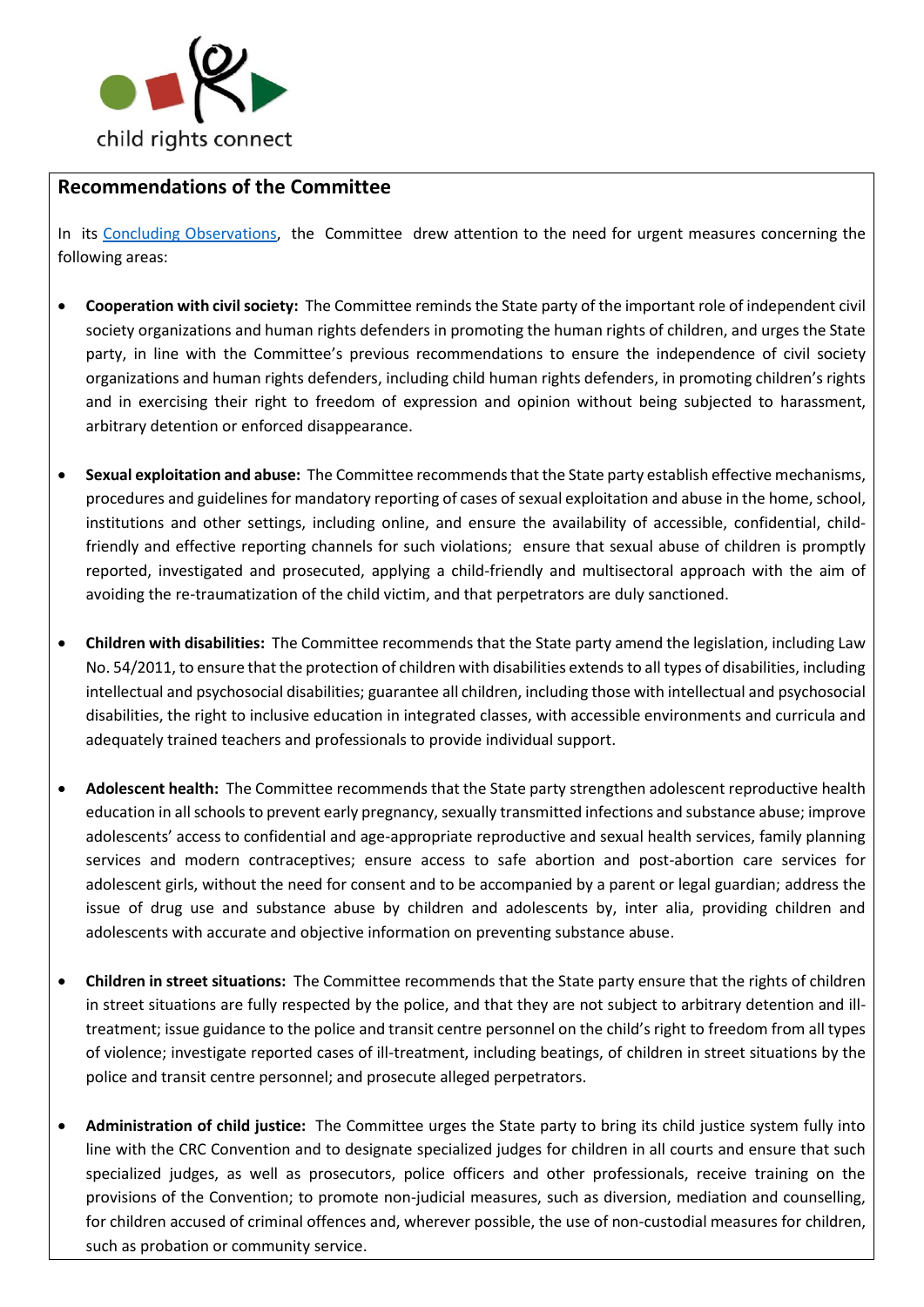

The Committee would also like to draw the State party's attention to the recommendations concerning the following areas:

- **General measures of implementation:** Legislation, comprehensive policy and strategy; coordination; allocation of resources; data collection; independent monitoring; dissemination; awareness-raising and training; cooperation with civil society.
- **General Principles:** Non-discrimination; best interests of the child; respect for the views of the child
- **Civil rights and freedoms:** Birth registration; freedom of thought; conscience and religion; freedoms of expression; association and peaceful assembly; right to privacy and access to appropriate information.
- **Violence against children:** Corporal punishment; violence, abuse and neglect; sexual exploitation and abuse; harmful practices.
- **Family environment and alternative care:** Family environment; children deprived of a family environment; Adoption; children of incarcerated parents.
- **Children with disabilities**
- **Basic health and welfare:** Health and health services; adolescent health; standard of living.
- **Education, leisure and cultural activities:** Education, including vocational training and guidance; human rights education; rest, leisure, recreation and cultural and artistic activities.
- **Special protection measures:** Asylum-seeking and refugee children; children belonging to minority or indigenous groups; economic exploitation, including child labour; children in street situations; sale and trafficking; administration of child justice; child victims and witnesses of crime.
- **Ratification of the Optional Protocol on a communications procedure**
- **Ratification of international human rights instruments**
- **Cooperation with regional bodies**

### **Sustainable Development Goals**

Throughout its Concluding Observations the Committee referred to the following targets:

- 10.3 on ensuring equal opportunity and reducing inequalities of outcome, including by eliminating discriminatory laws, policies and practices and promoting appropriate legislation, policies and action in this regard.
- 16.9 on providing legal identity for all, including birth registration.
- 16.2 on ending abuse, exploitation, trafficking and all forms of violence against and torture of children
- 5.2 on eliminating all forms of violence against all women and girls in public and private spheres, including trafficking and sexual and other types of exploitation.
- 3.8 on achieving universal health coverage, including financial risk protection, access to quality essential health-care services and access to safe, effective, quality and affordable essential medicines and vaccines for all.
- 3.7 on ensuring universal access to sexual and reproductive health-care services, including for family planning, information and education, and the integration of reproductive health into national strategies and programmes.
- 5.6 on ensuring universal access to sexual and reproductive health and reproductive rights as agreed in accordance with the Programme of Action of the ICPD and the Beijing Platform for Action and the outcome documents of their review conferences.